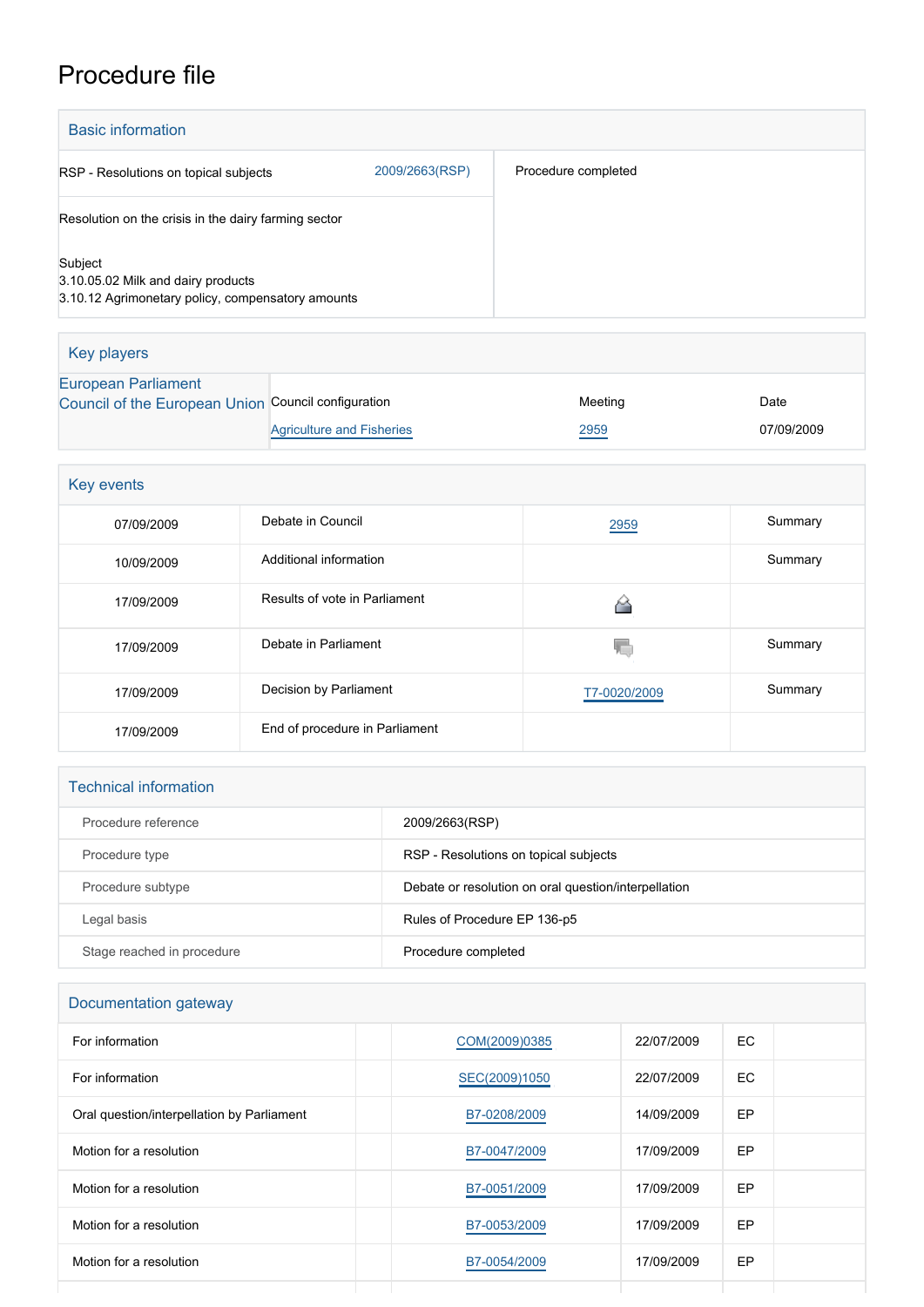| Motion for a resolution                    | B7-0056/2009    | 17/09/2009 | EP |         |
|--------------------------------------------|-----------------|------------|----|---------|
| Text adopted by Parliament, single reading | T7-0020/2009    | 17/09/2009 | EP | Summary |
| Joint motion for resolution                | RC-B7-0047/2009 | 17/09/2009 |    |         |

## Resolution on the crisis in the dairy farming sector

The Council took note of the Commission communication on the dairy market situation in 2009 [\(COM\(2009\)0385\)](http://www.europarl.europa.eu/oeil/FindByDocnum.do?lang=en&docnum=COM/2009/0385) and held an exchange of views on the matter in the context of a Presidency questionnaire.

Most delegations welcomed the in-depth analysis carried out by the Commission and the market measures undertaken since the beginning of the crisis, but had divergent views on which additional measures would be best suited to solve the current difficulties. However, the outcome of the health check was not called into question.

Several delegations indicated that the measures listed in the communication were insufficient to solve the crisis. Comments were made inter alia regarding quota management on an individual producer level, the proposed temporary state aids and the use of Article 68 of Regulation (EC) No 73/2009.

The Council instructed the Special Committee on Agriculture to further examine the issue with a view to a new discussion at Council in October 2009. The Commission representative ruled out those suggestions which she estimated could contradict the ?Health Check? commitments, such as the increasing of intervention prices or the freezing of dairy quotas, requested by some Member States. However, she declared that she was ready to look closely at another set of suggestions addressing labelling, quality, or promotion issues.

The communication is a response to the June European Council's request for an in-depth market analysis and possible options for stabilising the dairy market while respecting the outcome of the Health Check results.

## Resolution on the crisis in the dairy farming sector

#### See [COM\(2009\)0385](http://eur-lex.europa.eu/LexUriServ/LexUriServ.do?uri=COM:2009:0385:FIN:EN:PDF) and [SEC\(2009\)1050](http://www.europarl.europa.eu/oeil/file.jsp?id=9788183¬iceType=null&language=en).

## Resolution on the crisis in the dairy farming sector

The House held a debate on Oral Question [O-0085/2009](http://www.europarl.europa.eu/sides/getDoc.do?pubRef=-//EP//TEXT+OQ+O-2009-0085+0+DOC+XML+V0//EN&language=EN) to the Commission on the crisis in the dairy farming sector.

A motion for a resolution closing this debate was due to be put to the vote later that same day.

# Resolution on the crisis in the dairy farming sector

Following the debate which took place during the sitting on the same date, the European Parliament adopted by 462 votes to 78 with 40 abstentions a resolution on the crisis in the dairy farming sector.

The resolution had been tabled by the ECR, EFD, EPP, S-D and ALDE groups.

It considers that, given the continuing critical situation on the dairy market, both far-reaching and short-term measures are necessary, and points out that the measures taken by the Commission to date are not sufficient to solve the crisis in the sector. Members note that there has been a dramatic deterioration in the situation on the dairy market in the last 12 months, with milk prices falling below EUR 0.21 per litre, despite intervention and export subsidies, and many farmers are now selling dairy products below production costs, with the viability of many EU dairy farmers now seriously at risk. They regret that the Commission failed to predict the severity of the current crisis and did not propose adequate measures sooner, and reaffirm their commitment to the creation of an EU Dairy Fund of EUR 600 million to aid producer organisations and cooperatives and to support farm investment.

Parliament calls on the Commission to do the following:

- establish, as a matter of urgency, which measures could bring about market stabilisation, and to undertake an in-depth evaluation with stakeholders and Member States on the future of the milk sector with a view to analysing the possibility of reinforcing management mechanisms that avoid price volatility;
- present a detailed analysis concerning all the factors that impact on the price obtained by dairy producers, including the quota increase;
- apply the necessary measures to ensure that imported feedstuffs comply with the same standards that dairy farmers have to meet within the EU, in order to prevent imports of such products that do not meet those standards from undermining the EU's efforts to enhance sustainable milk production;
- propose measures to help producers increase the added value of their products and to encourage them to produce high-quality milk-based products (such as cheese), especially in those areas where there are few production alternatives;
- introduce immediate measures to stimulate demand for dairy products, noting the decline in demand for dairy products at precisely the same time as supply has increased owing to third countries such as New Zealand, Australia, Argentina, Brazil and the USA producing greater quantities:
- encourage contractual relations within the agro-food chain and strengthen producer organisations so as to balance relations between the various parties involved in the sector and forestall market risks, as a complement to the other regulatory instruments which the